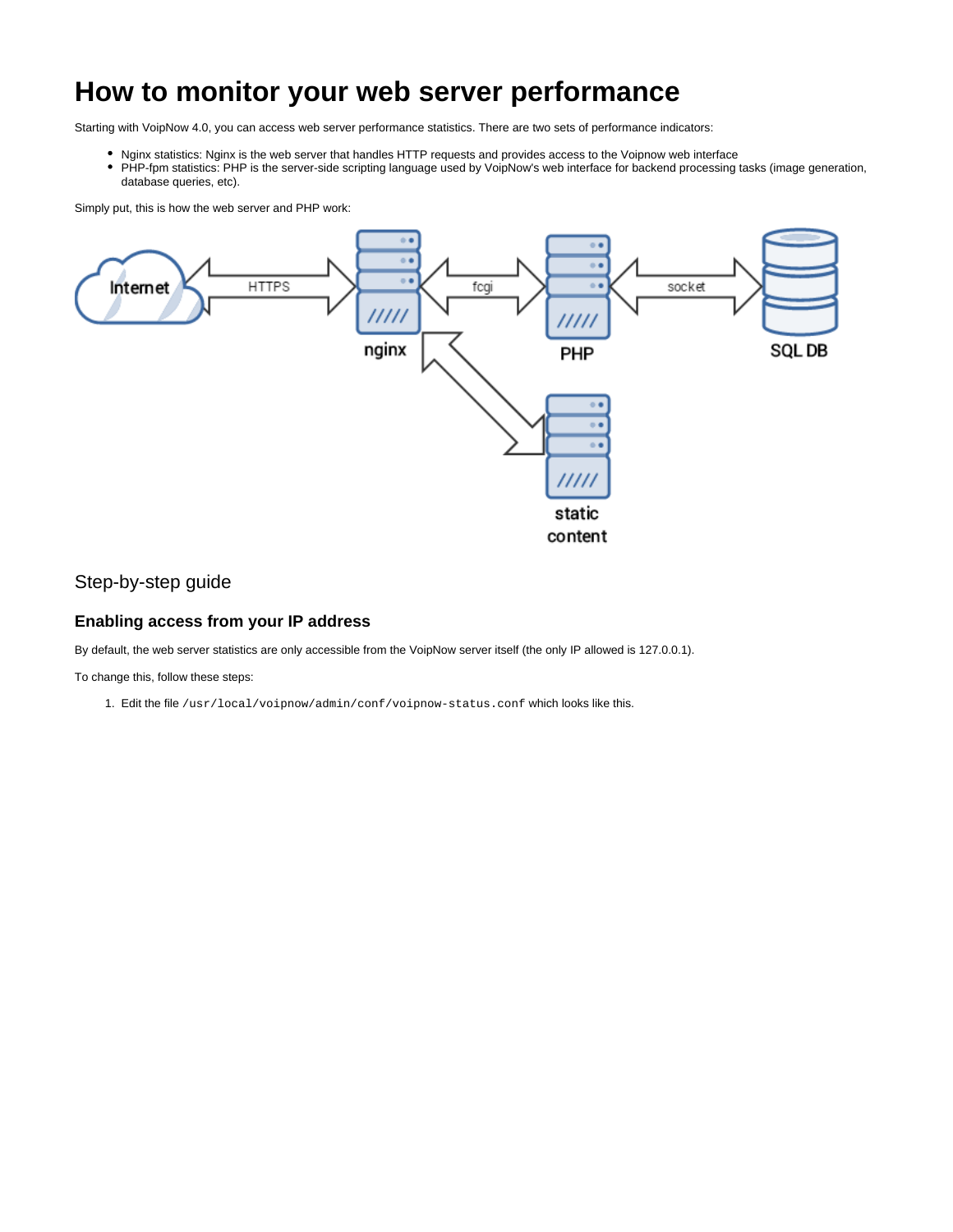```
# This file contains directives for monitoring.
# You have to replace with your IP. Do not open this to the world!
location ^~ /status-fpm {
    if ($my_https = "off") {
         return 301 https://$host$request_uri;
     }
     access_log off;
     allow 127.0.0.1;
     #allow #REPLACE.YOUR.IP;
     deny all;
     fastcgi_param SCRIPT_FILENAME /status-fpm;
     fastcgi_param SCRIPT_NAME /status-fpm;
     include /usr/local/voipnow/admin/conf/fastcgi-web*.conf;
}
location ^~ /status-fpm-worker {
    if ($my https = "off") {
         return 301 https://$host$request_uri;
     }
    access log off;
     allow 127.0.0.1;
     #allow #REPLACE.YOUR.IP;
     deny all;
     fastcgi_param SCRIPT_FILENAME /status-fpm-worker;
     fastcgi_param SCRIPT_NAME /status-fpm-worker;
     include /usr/local/voipnow/admin/conf/fastcgi-web*.conf;
}
location \sim /status-httpsa {
     if ($my_https = "off") {
         return 301 https://$host$request_uri;
     }
     vhost_traffic_status_display;
     vhost_traffic_status_display_format html;
     access_log off;
     allow 127.0.0.1;
     #allow #REPLACE.YOUR.IP;
     deny all;
}
```
2. Remove the # character at the beginning of the two #allow lines and replace the #REPLACE.YOUR.IP block with your own IP address. For example, if your IP address is 10.10.10.25, the file needs to look like this: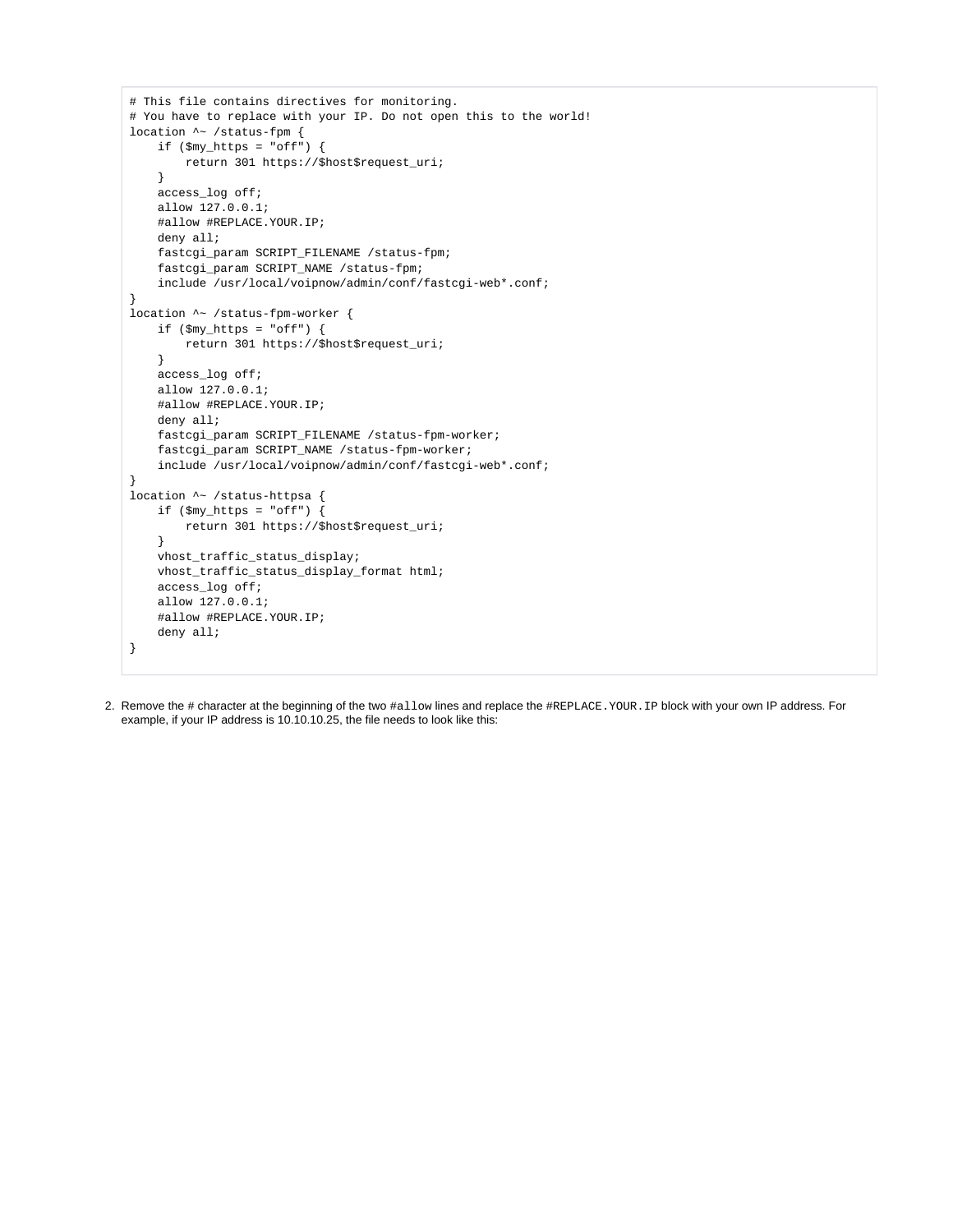```
# This file contains directives for monitoring.
# You have to replace with your IP. Do not open this to the world!
location ^~ /status-fpm {
    if ($my_https = "off") {
         return 301 https://$host$request_uri;
     }
    access_log off;
    allow 127.0.0.1;
    allow 10.10.10.25;
     deny all;
    fastcgi_param SCRIPT_FILENAME /status-fpm;
     fastcgi_param SCRIPT_NAME /status-fpm;
    include /usr/local/voipnow/admin/conf/fastcgi-web*.conf;
}
location ^~ /status-fpm-worker {
   if ($my https = "off") {
         return 301 https://$host$request_uri;
     }
   access log off;
    allow 127.0.0.1;
    allow 10.10.10.25;
     deny all;
     fastcgi_param SCRIPT_FILENAME /status-fpm-worker;
     fastcgi_param SCRIPT_NAME /status-fpm-worker;
    include /usr/local/voipnow/admin/conf/fastcgi-web*.conf;
}
location ^~ /status-httpsa {
   if (\text{Smy}\_\text{https://www.spt.015cm/s} return 301 https://$host$request_uri;
     }
     vhost_traffic_status_display;
    vhost_traffic_status_display_format html;
     access_log off;
    allow 127.0.0.1;
     allow 10.10.10.25;
     deny all;
}
```
3. Save the file and restart the VoipNow web interface:

```
# /etc/init.d/voipnow restart
Stopping VoipNow Web Management Interface: [ OK ]<br>Starting VoipNow Web Management Interface: [ OK ]
Starting VoipNow Web Management Interface:
```
#### **Access web server statistics**

The web server statistics can now be accessed at the following web address: [https://VOIPNOW\\_IP/status-httpsa](https://VOIPNOW_IP/status-httpsa) (replace VOIPNOW\_IP with your VoipNow server IP address).

On this page you will find generic performance indicators for the Nginx web server:

- **Server main**: version, uptime, number and status of web server connections and requests
- **Server zones**: number of requests, response types grouped by HTTP response code, traffic and caching statistics
- **Upstreams**: the backend connections' status (PHP and PHP workers)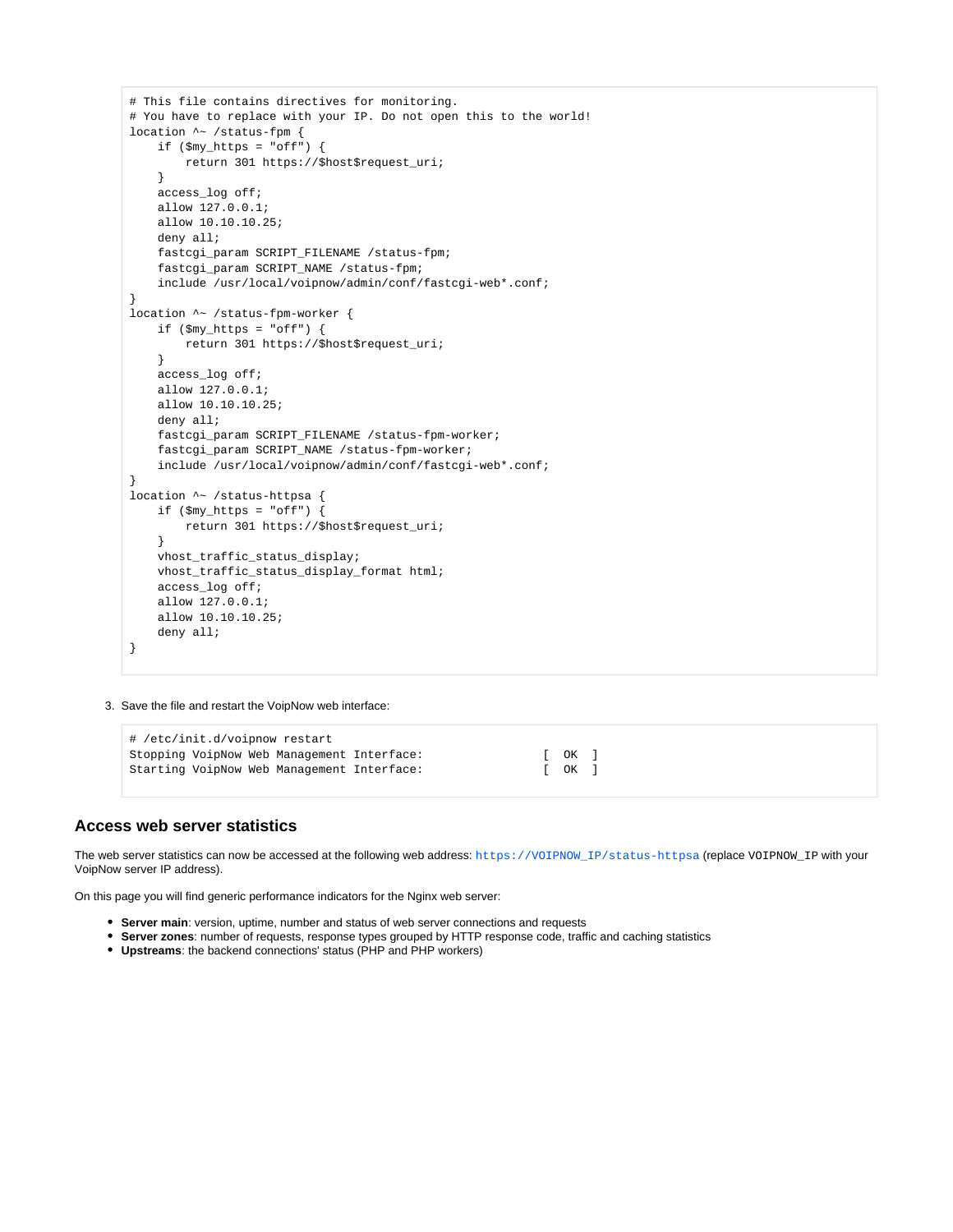## **Nginx Vhost Traffic Status**

#### **Server main**

| <b>Version Uptime</b> |                  |  | <b>Connections</b> | <b>Requests</b>                                             |  |     |  |  |  |  |  |  |
|-----------------------|------------------|--|--------------------|-------------------------------------------------------------|--|-----|--|--|--|--|--|--|
|                       |                  |  |                    | active reading writing waiting accepted handled Total Req/s |  |     |  |  |  |  |  |  |
|                       | $1.9.4$ 1m $30s$ |  |                    |                                                             |  | -56 |  |  |  |  |  |  |

#### **Server zones**

| Zone | Requests |  | <b>Responses</b> |  |                                                  | Traffic |  |  |              | Cache    |                                                                 |                                                                                                                               |  |                          |  |  |  |
|------|----------|--|------------------|--|--------------------------------------------------|---------|--|--|--------------|----------|-----------------------------------------------------------------|-------------------------------------------------------------------------------------------------------------------------------|--|--------------------------|--|--|--|
|      |          |  |                  |  |                                                  |         |  |  |              |          |                                                                 | Total Reg/s 1xx 2xx 3xx 4xx 5xx Total Sent Rcvd Sent/s Rcvd/s Miss Bypass Expired Stale Updating Revalidated Hit Scarce Total |  |                          |  |  |  |
|      |          |  |                  |  |                                                  |         |  |  |              |          | 55 1 0 54 1 0 0 55136.9 KiB7.4 KiB2.6 KiB 133 B 0 0 0 0 0 0 0 0 |                                                                                                                               |  | $0\quad 0\quad 0\quad 0$ |  |  |  |
|      |          |  |                  |  | 0 54 1 0 0 55136.9 KiB 7.4 KiB 2.6 KiB 133 B 0 0 |         |  |  | $\mathbf{a}$ | $\sim$ 0 |                                                                 |                                                                                                                               |  |                          |  |  |  |

#### **Upstreams**

#### jabber\_backend\_bosh

| Server               |  |                 |  | State Response Time Weight MaxFails FailTimeout Total Reg/s 1xx 2xx 3xx 4xx 5xx Total Sent Rcvd Sent/s Rcv <sup>3</sup> |  |  |  |  |  |  |  |  |  |
|----------------------|--|-----------------|--|-------------------------------------------------------------------------------------------------------------------------|--|--|--|--|--|--|--|--|--|
|                      |  |                 |  |                                                                                                                         |  |  |  |  |  |  |  |  |  |
| 10.150.8.219:5280 up |  | 0 <sub>ms</sub> |  |                                                                                                                         |  |  |  |  |  |  |  |  |  |

#### /usr/local/httpsa/php/sockets/voipnow.sock

| <b>Server</b>                                      |  |      |  |                              | State Response Time Weight MaxFails FailTimeout |  | <b>Requests</b> |  |  | <b>Responses</b> |  | Traffic |  |  |                                                               |  |
|----------------------------------------------------|--|------|--|------------------------------|-------------------------------------------------|--|-----------------|--|--|------------------|--|---------|--|--|---------------------------------------------------------------|--|
|                                                    |  |      |  |                              |                                                 |  |                 |  |  |                  |  |         |  |  | Total Reg/s 1xx 2xx 3xx 4xx 5xx Total Sent Rcvd Sent/s Rcvd/s |  |
| unix:/usr/local/httpsa/php/sockets/voipnow.sock up |  | 83ms |  | $\mathbf{a}$<br>$\mathbf{u}$ |                                                 |  |                 |  |  |                  |  |         |  |  | 0 3 0 0 2 1 0 0 31.5 KiB 632 B 0 B 0 B                        |  |
| /usr/local/httpsa/php/sockets/voipnow-worker.sock  |  |      |  |                              |                                                 |  |                 |  |  |                  |  |         |  |  |                                                               |  |

| State Response Time Weight MaxFails FailTimeout Total Req/s 1xx 2xx 3xx 4xx 5xx Total Sent Revd Sent/s Rever<br>Server |           |     |  |  |  |  |  |  |  |  | Traffic |  |  |  |
|------------------------------------------------------------------------------------------------------------------------|-----------|-----|--|--|--|--|--|--|--|--|---------|--|--|--|
|                                                                                                                        |           |     |  |  |  |  |  |  |  |  |         |  |  |  |
| unix:/usr/local/httpsa/php/sockets/voipnow-worker.sock                                                                 | <b>UD</b> | Oms |  |  |  |  |  |  |  |  |         |  |  |  |

### **Access PHP statistics**

The PHP statistics page can be accessed at [https://VOIPNOW\\_IP/status-fpm](https://VOIPNOW_IP/status-fpm) (replace VOIPNOW\_IP with your VoipNow server IP address). The output displayed will be similar to this:

#### **status-fpm**

| pool:                   | voipnow                                                                                                      |
|-------------------------|--------------------------------------------------------------------------------------------------------------|
| process manager:        | dynamic                                                                                                      |
| start time:             | 11/Dec/2015:10:07:17 +0000                                                                                   |
| start since:            | 54                                                                                                           |
| accepted conn:          | 3                                                                                                            |
| listen queue:           | $\mathbf 0$                                                                                                  |
| max listen queue:       | 0                                                                                                            |
| listen queue len:       | $\mathbf 0$                                                                                                  |
| idle processes:         | $\overline{4}$                                                                                               |
| active processes:       |                                                                                                              |
| total processes:        | 5                                                                                                            |
| max active processes: 1 |                                                                                                              |
| max children reached: 0 |                                                                                                              |
| slow requests:          | 0                                                                                                            |
|                         | stats[1449828437]:["10":"1", "20":"0", "30":"0", "40":"1", "50":"0", "60":"0", "70":"0", "80":"0", "90":"0", |
| "100":"0", "over":"0"]  |                                                                                                              |
|                         |                                                                                                              |

While most of the values are self-explanatory, you should know that the stats array indicates the percentile distribution compared to the request\_slowlo g\_timeout parameter, which has a default value of 1 second. For example:

- 10 refers to how many requests were served between 0-10% of the request\_slowlog\_timeout parameter (between 0 and 3 seconds in the default configuration)
- 20 refers to how many requests were served between 10-20% of the request\_slowlog\_timeout parameter (between 3 and 6 seconds in the default configuration)
- ...
- 100 refers to how many requests were served between 90-100% of the request\_slowlog\_timeout parameter (between 27 and 30 seconds in the default configuration)
- $\bullet$ over refers to how many requests were served over 100% of the the request\_slowlog\_timeout parameter (over 30 seconds in the default configuration)

#### **Possible reasons for concern**